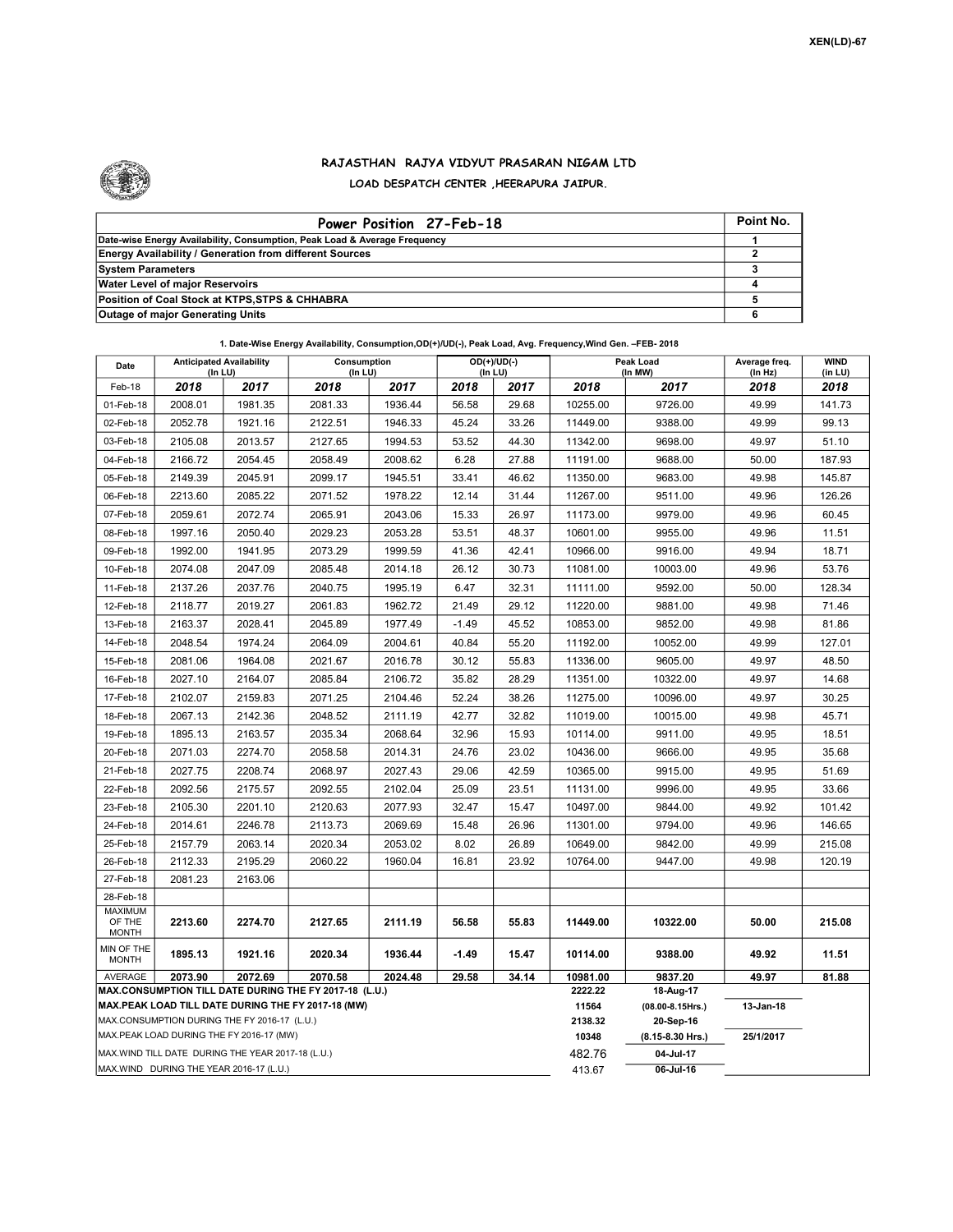|                | (In LU)                                                                            |                                             |                                  |                              |
|----------------|------------------------------------------------------------------------------------|---------------------------------------------|----------------------------------|------------------------------|
| S.No.          | Sources Available to Rajasthan / Installed<br>Capacity as on 30.09.2016<br>(In MW) | Prior<br>assessment of l<br>Avail. For next | Prior<br>assessment of<br>Avail. | Actual<br>Energy<br>Received |
|                |                                                                                    | Dav                                         |                                  |                              |
|                |                                                                                    |                                             | 26-Feb-18                        |                              |
| 1              | KTPS (1240/1240)                                                                   | 246.00                                      | 246.00                           | 210.56                       |
| $\overline{2}$ | STPS (1500/1500)                                                                   | 218.00                                      | 218.00                           | 177.14                       |
| 3              | DHOLPUR GAS CCPP (330/330)                                                         | 0.00                                        | 0.00                             | 0.00                         |
| 4              | RAMGARH (273.5/273.5)                                                              | 42.00                                       | 42.00                            | 43.11                        |
| 5              | RAPP-A(200/200)                                                                    | 43.00                                       | 43.00                            | 44.45                        |
| 6              | MAHI (140/140)                                                                     | 0.00                                        | 0.00                             | 6.64                         |
| 7              | CHAMBAL (RPS+JS) (135.5/271)<br><b>GIRAL LIGNITE (250/250)</b>                     | 38.62                                       | 38.62                            | 39.16                        |
| 8<br>9         | CHHABRA TPS 1000/1000)                                                             | 0.00<br>218.00                              | 0.00<br>218.00                   | 0.00<br>268.22               |
| 10             | ADANI (TPS) + KALISINDH (TPS)                                                      | 273.00                                      | 273.00                           | 236.10                       |
|                | (1200+1200/1320+1200)                                                              |                                             |                                  |                              |
| 11             | WIND FARM (3980.40/4119.15)                                                        | 29.50                                       | 108.00                           | 120.19                       |
| 12             | SOLAR POWER(737.70/1295.70)                                                        | 0.00                                        | 0.00                             | 2.71                         |
| 13             | CAPTIVE POWER PLANTS                                                               | 0.00                                        | 0.00                             | 0.00                         |
| 14             | REGIONAL (INTRA STATE) O.A. (VLTPS)                                                | 0.00                                        | 0.00                             | 0.00                         |
| 15             | OPEN ACCESS                                                                        | 24.64                                       | 23.62                            | 23.91                        |
| 16             | BIOMASS - (101.95/119.25)                                                          | 7.00                                        | 5.00                             | 6.67                         |
| 17<br>18       | BARSINGHSAR LTPS(250/250)<br>RAJWEST (1080/1080)                                   | 50.00<br>201.00                             | 50.00                            | 49.41                        |
|                | <b>TOTAL (A): 1-18</b>                                                             | 1390.76                                     | 201.00<br>1466.24                | 184.62<br>1412.89            |
| 19             | <b>BBMB COMPLEX</b>                                                                |                                             |                                  |                              |
|                | a) BHAKRA(230.79/1516.3)                                                           | 27.44                                       | 26.57                            | 27.50                        |
|                | b) DEHAR (198/990)                                                                 | 5.49                                        | 4.85                             | 5.65                         |
|                | c) PONG (231.66/396)                                                               | 34.17                                       | 34.26                            | 34.29                        |
|                | TOTAL: a TO c                                                                      | 67.09                                       | 65.68                            | 67.44                        |
| 20             | <b>CENTRAL STATIONS</b>                                                            |                                             |                                  |                              |
|                | d) SINGRAULI (300/2000)                                                            | 93.10                                       | 92.87                            | 93.13                        |
|                | e)RIHAND<br>(310.24/3000)                                                          | 127.87                                      | 116.36                           | 116.61                       |
|                | f) UNCHAHAR-I(20/420)<br>q) UNCHAHAR-II& III(61/630)                               | 6.01<br>22.68                               | 5.39<br>20.47                    | 3.05<br>12.18                |
|                | h) INDIRA GANDHI STPS(JHAJHAR) 0.00/1500)                                          | 0.00                                        | 0.00                             | 0.00                         |
|                | i) NCTPS DADRI St-II (43.22/980) + DADRI-TH                                        | 11.27                                       | 7.41                             | 4.20                         |
|                | j) DADRI GAS (77/830)                                                              | 7.56                                        | 3.17                             | 1.85                         |
|                | k) ANTA<br>(83.07/419)                                                             | 0.00                                        | 0.00                             | 0.00                         |
|                | I) AURAIYA<br>(61.03/663)                                                          | 0.00                                        | 0.00                             | 0.00                         |
|                | m) NAPP<br>(44/440)                                                                | 9.67                                        | 9.65                             | 9.65                         |
|                | $n)$ RAPP-B<br>(125/440)                                                           | 33.75                                       | 33.75                            | 33.75                        |
|                | o) RAPP-C<br>(88/440)                                                              | 9.57                                        | 9.57                             | 9.57                         |
|                | p) SALAL<br>(20.36/690)<br>$q)$ URI<br>(70.37/720)                                 | 0.59<br>4.35                                | 0.69<br>4.04                     | 0.83<br>5.03                 |
|                | r) TANAKPUR (10.86/94)                                                             | 0.24                                        | 0.24                             | 0.29                         |
|                | s) CHAMERA - (105.84/540)                                                          | 3.53                                        | 3.14                             | 3.53                         |
|                | t) CHAMERA-II (29.01/300)                                                          | 1.16                                        | 1.02                             | 1.09                         |
|                | u) CHAMERA-III (25.21/231)                                                         | 0.75                                        | 0.75                             | 0.75                         |
|                | v) DHAULIGANGA (27/280)                                                            | 0.81                                        | 0.81                             | 0.81                         |
|                | w) DULHASTI (42.42/390)                                                            | 2.72                                        | 2.50                             | 2.72                         |
|                | x) SEWA (13/120)                                                                   | 2.17                                        | 1.90                             | 1.90                         |
|                | y) NJPC (112.00/1500) + RAMPUR(31.808/412.02)                                      | 5.78                                        | 5.68                             | 5.68                         |
|                | z) TEHRI (75/1000)                                                                 | 5.55                                        | 5.55                             | 5.55                         |
|                | aa) KOTESHWR (33.44/400) + PARBATI3 (56.73/520)                                    | 2.55                                        | 2.55                             | 5.29                         |
|                | ab) TALA<br>ac) MUNDRA UMPP (380/4000)                                             | 0.10<br>73.39                               | 0.13<br>72.78                    | 0.13<br>70.53                |
|                | ad) SASAN (372/3960)                                                               | 89.34                                       | 85.61                            | 85.61                        |
|                | ae) FRKKA+KHLGN+TLCHR (70.18/3940)                                                 | 28.21                                       | 24.04                            | 21.20                        |
|                | af) URS POWER (DADRI TH-I)                                                         | 0.00                                        | 0.00                             | 0.00                         |
|                | <b>TOTAL SCHEDULE(a TO af)</b>                                                     | 609.82                                      | 575.75                           | 562.36                       |
|                | LOSSES                                                                             | $-34.53$                                    | $-32.73$                         | $-34.63$                     |
|                | <b>NET SCHEDULED</b>                                                               | 575.30                                      | 543.02                           | 527.73                       |
| 21             | BILATERAL (REG.) EXCL. BANKING                                                     | 4.57                                        | 4.45                             | 4.45                         |
| 22             | <b>BANKING</b><br>BILATERAL(INTER-REG.). EXCLUDING (ISOA &                         | 15.64                                       | 15.64<br>92.54                   | 15.64                        |
| 23             | <b>BANKING)</b>                                                                    | 113.41                                      |                                  | 113.41                       |
| 24             | INTER STATE OPEN ACCESS (BILATERAL+IEX)                                            | $-24.64$                                    | $-23.62$                         | $-23.91$                     |
| 25             | <b>INDIAN ENERGY EXCHANGE</b>                                                      | 6.20                                        | $-6.80$                          | $-6.80$                      |
|                | <b>TOTAL(B): (19 TO 25)</b>                                                        | 690.47                                      | 646.09                           | 630.52                       |
|                | TOTAL GENERATION (A +B): 1 TO 25                                                   |                                             |                                  | 2043.41                      |
|                | OVER DRAWAL (+)/UNDER DRAWAL (-)                                                   |                                             |                                  | 16.81                        |
|                | <b>GRAND TOTAL</b>                                                                 | 2081.23<br>2163.06                          | 2112.33<br>2195.29               | 2060.22<br>1960.04           |
|                | LAST YEAR                                                                          |                                             |                                  |                              |

## 2.Anticipated Availability/Generation From Different Sources  $\sim$   $\sim$